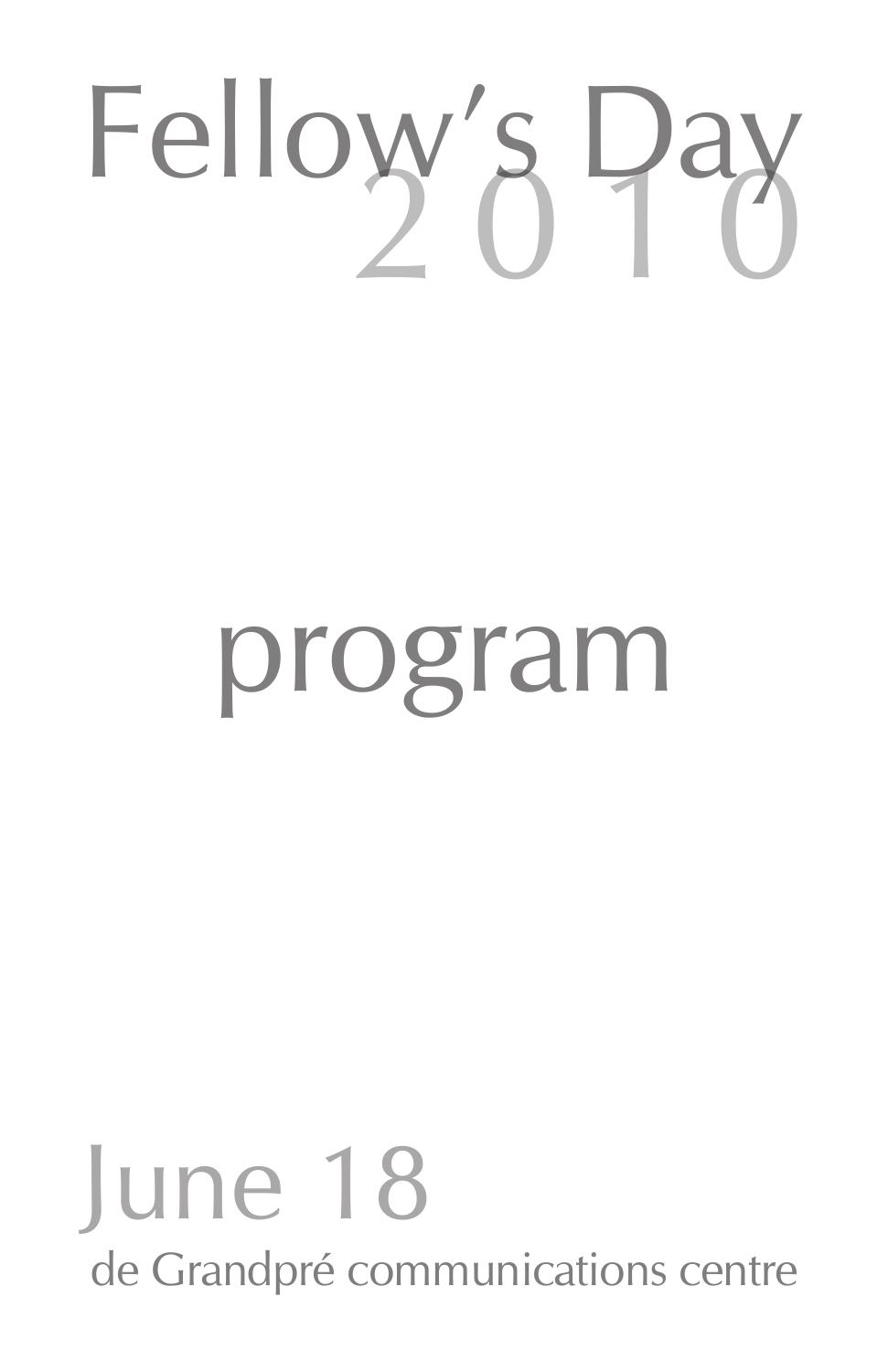#### **8:00 Welcome remarks**

#### **MOVEMENT DISORDER**

- 8:15 Receptor DCC in Development and Survival of Midbrain Dopaminergic Neurons **Pik Shan Lo**
- 8:30 Genetic program for survival of midbrain dopaminergic neurons is dependent on Pitx3 Panojot Bifsha
- 8:45 Creation of a Computerized MRI-integrated High-Resolution Volumetric Atlas of the Basal Ganglia and Thalamus, with Examples of Clinical Applications to Movement Disorders Surgery **Vladimir V. Rymar**
- 9:00 Parsing out the Role of the Thalamus in the Network which Generates Essential Tremor and Tremor in Parkinson's Disease. Jean-Francois Daneault
- 9:15 Alterations in TrkB and Glutamate Receptor Signaling Contributes Striatal Neuron Survival in Huntington's Disease KQ. Nguyen
- 9:30 BDNF silencing in the parafascicular nucleus of thalamus: Implication for Huntington's disease Pershia Samadi
- 9:45 Uncovering ethical and social challenges in Canadian neurostimulation: Perspectives from a multi-site study of healthcare providers **Emily Bell**

10:00 – 10:15 BREAK

#### **NEURO-ONCOLOGY / MOLECULAR**

- 10:15 SLIT2 Inhibits Brain Tumour Invasion by Downregulating MMP14 Mohamad Seyed Sadr
- 10:30 Control of glioblastoma self-renewal and proliferation by the transcription factor FOXG1 Alessandro Perin
- 10:45 DRR, a Novel Modulator of Focal adhesions in Glioma A.Ajlan
- 11:00 A Continuum of MGMT Promoter Methylation and MGMT Activity J. Alshami
- 11:15 Detection of Temozolomide and MTIC in Blood of Glioma Patients Treated with Temozolomide M. Anan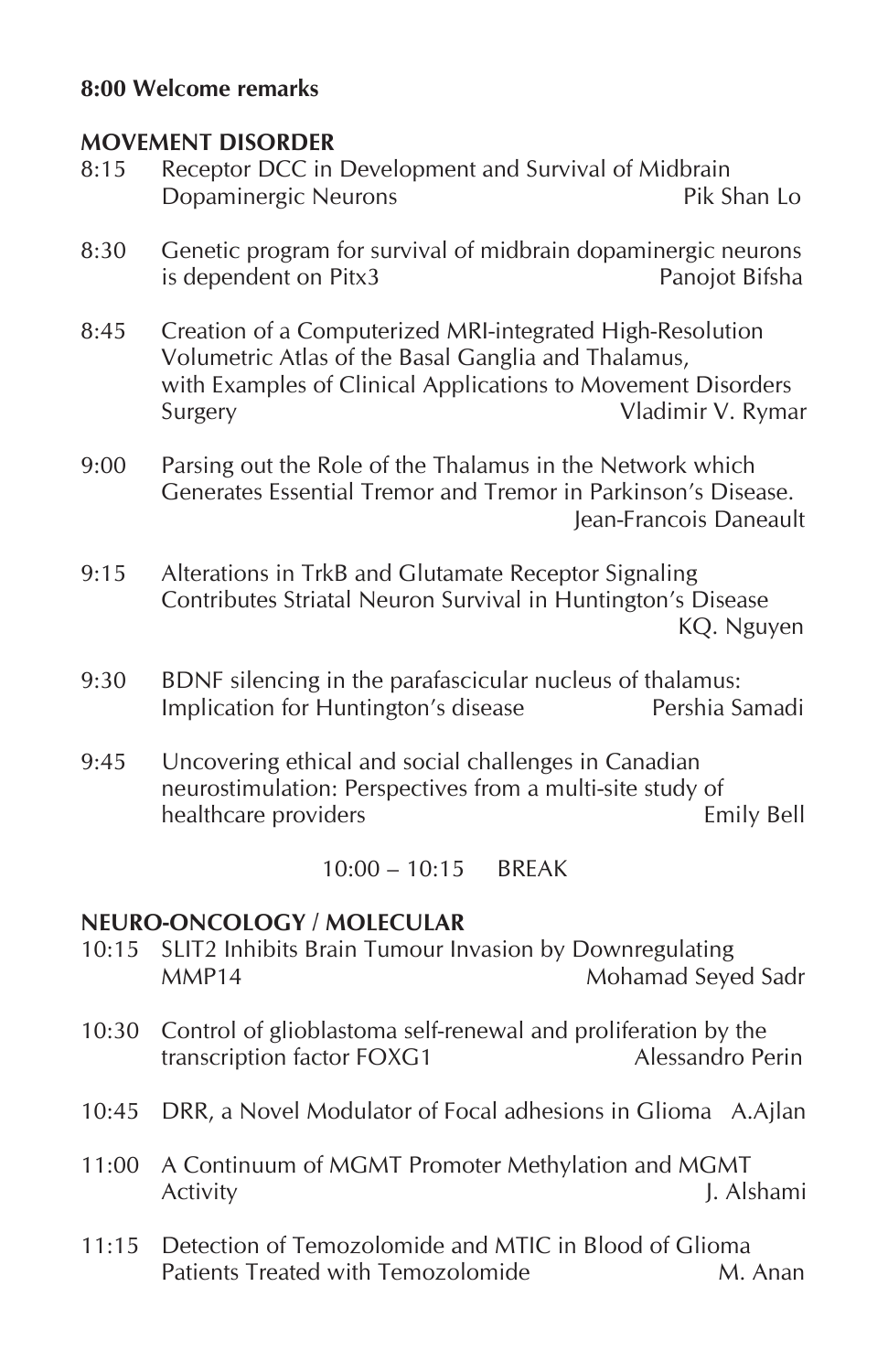11:30 Mechanical Properties of Human Brain and Tumour Tissues

Patricia Debergue

11:45 A novel way to train and assess neurosurgeons: NeuroTouch, a<br>virtual reality simulator **N** Gelinas-Phaneuf virtual reality simulator

 $12:00 - 1:00$  LUNCH

#### **SURGICAL NEURO-ONCOLOGY**

- 13:00 A Novel Use of Milrinone in Brain Tumour Surgery Mohammad Altaleb
- 13:15 Intraoperative 3D ultrasound for brain tumor surgery: a case report Laurence Mercier
- 13:30 Five-year experience of McGill University's Adolescent and Young Adult Oncology Program - The challenge of serving a unique, underserved population Michael Palumbo
- 13:45 Paediatric Posterior Fossa Tumors and the Prediction of Adverse Outcomes Regarding CSF Diverting Procedures **O. Lasry**

 $14:00 - 14:15$  BRFAK

#### **FUNCTIONAL / VASCULAR**

- 14:15 Vena basalis ; A new look at the Vein of Rosenthal with double<br>dose Gadolinium MRI study<br>Wisam Al Issawi dose Gadolinium MRI study
- 14:30 Anatomy of the insula and surgical planning: tractography of insular gyri **Marcelo M. Valença** Marcelo M. Valença
- 14:45 Comparison of Selective Amygdalohippocampectomy Versus Anterior Temporal Resection in Mesial TLE Surgery – a DTI-based Study Ehsan Sherafat Kazem Zadeh
- 15:00 The Use of Tripolar Leads in Spinal Cord Stimulation, Initial Series Hosam Al-Jehani
- 15:15 Reversible Neuropsychological Deficits in Dural AV Fistulas Dr. Gaurav Goel
- 15:30 Intracranial blister aneurysms: ambiguity awaited truth. Report of four cases and review of literature Ahmed Al Iishi